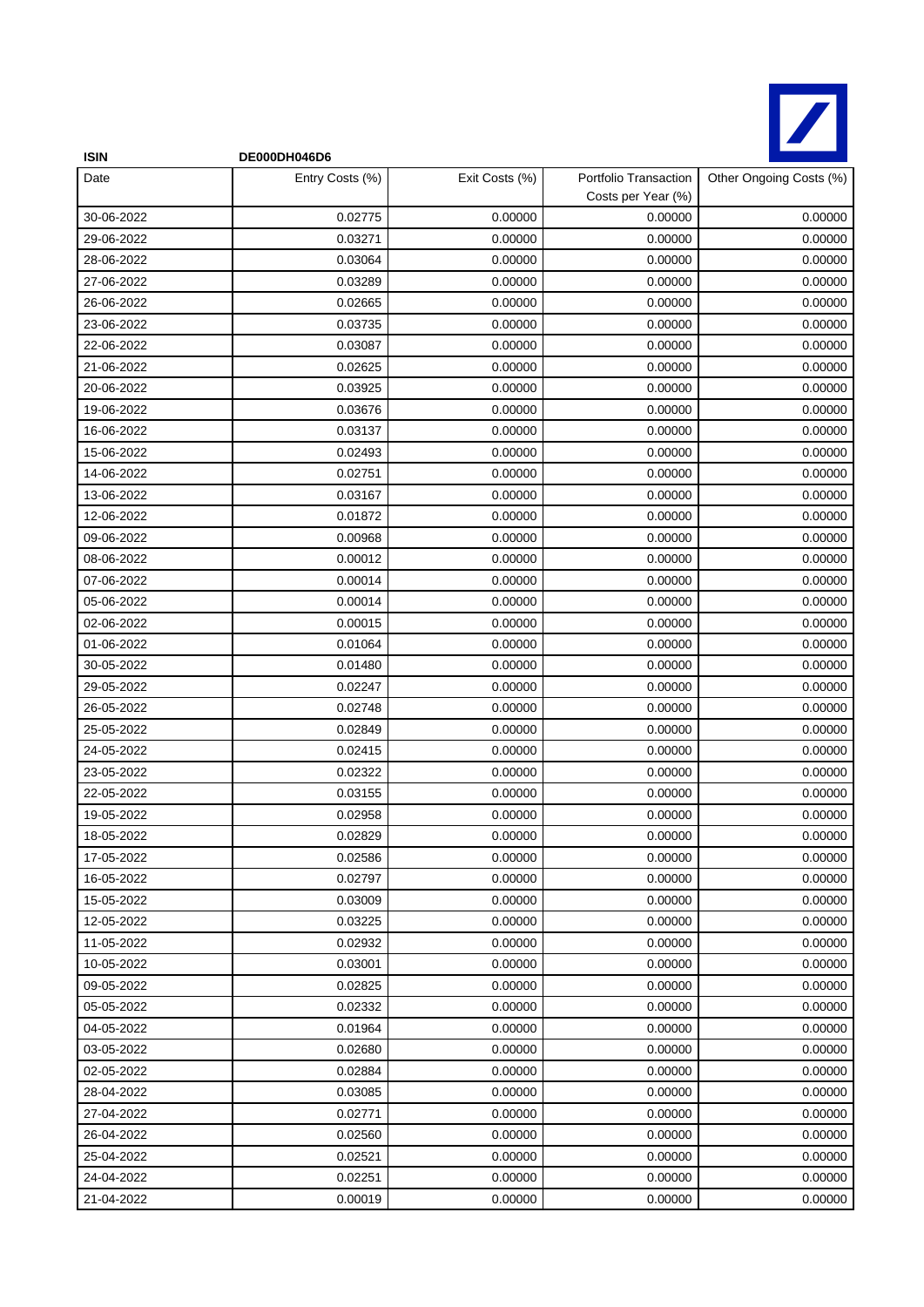| 20-04-2022 | 0.00027 | 0.00000 | 0.00000 | 0.00000 |
|------------|---------|---------|---------|---------|
| 19-04-2022 | 0.00124 | 0.00000 | 0.00000 | 0.00000 |
| 18-04-2022 | 0.01063 | 0.00000 | 0.00000 | 0.00000 |
| 13-04-2022 | 0.00023 | 0.00000 | 0.00000 | 0.00000 |
| 12-04-2022 | 0.01389 | 0.00000 | 0.00000 | 0.00000 |
| 11-04-2022 | 0.01326 | 0.00000 | 0.00000 | 0.00000 |
| 10-04-2022 | 0.00021 | 0.00000 | 0.00000 | 0.00000 |
| 07-04-2022 | 0.00728 | 0.00000 | 0.00000 | 0.00000 |
| 06-04-2022 | 0.00024 | 0.00000 | 0.00000 | 0.00000 |
| 04-04-2022 | 0.00033 | 0.00000 | 0.00000 | 0.00000 |
| 03-04-2022 | 0.00030 | 0.00000 | 0.00000 | 0.00000 |
| 30-03-2022 | 0.00026 | 0.00000 | 0.00000 | 0.00000 |
| 27-03-2022 | 0.00027 | 0.00000 | 0.00000 | 0.00000 |
| 23-03-2022 | 0.00023 | 0.00000 | 0.00000 | 0.00000 |
| 22-03-2022 | 0.00309 | 0.00000 | 0.00000 | 0.00000 |
| 21-03-2022 | 0.00771 | 0.00000 | 0.00000 | 0.00000 |
| 18-03-2022 | 0.01225 | 0.00000 | 0.00000 | 0.00000 |
| 17-03-2022 | 0.02010 | 0.00000 | 0.00000 | 0.00000 |
| 16-03-2022 | 0.02200 | 0.00000 | 0.00000 | 0.00000 |
| 15-03-2022 | 0.02297 | 0.00000 | 0.00000 | 0.00000 |
| 14-03-2022 | 0.02026 | 0.00000 | 0.00000 | 0.00000 |
| 11-03-2022 | 0.02270 | 0.00000 | 0.00000 | 0.00000 |
| 10-03-2022 | 0.02418 | 0.00000 | 0.00000 | 0.00000 |
| 09-03-2022 | 0.02573 | 0.00000 | 0.00000 | 0.00000 |
| 08-03-2022 | 0.02192 | 0.00000 | 0.00000 | 0.00000 |
| 07-03-2022 | 0.02148 | 0.00000 | 0.00000 | 0.00000 |
| 04-03-2022 | 0.01728 | 0.00000 | 0.00000 | 0.00000 |
| 03-03-2022 | 0.01321 | 0.00000 | 0.00000 | 0.00000 |
| 02-03-2022 | 0.02452 | 0.00000 | 0.00000 | 0.00000 |
| 01-03-2022 | 0.01822 | 0.00000 | 0.00000 | 0.00000 |
| 28-02-2022 | 0.02223 | 0.00000 | 0.00000 | 0.00000 |
| 25-02-2022 | 0.02644 | 0.00000 | 0.00000 | 0.00000 |
| 24-02-2022 | 0.01985 | 0.00000 | 0.00000 | 0.00000 |
| 23-02-2022 | 0.03119 | 0.00000 | 0.00000 | 0.00000 |
| 21-02-2022 | 0.02612 | 0.00000 | 0.00000 | 0.00000 |
| 18-02-2022 | 0.02302 | 0.00000 | 0.00000 | 0.00000 |
| 17-02-2022 | 0.02094 | 0.00000 | 0.00000 | 0.00000 |
| 15-02-2022 | 0.02851 | 0.00000 | 0.00000 | 0.00000 |
| 14-02-2022 | 0.02116 | 0.00000 | 0.00000 | 0.00000 |
| 11-02-2022 | 0.02447 | 0.00000 | 0.00000 | 0.00000 |
| 10-02-2022 | 0.01812 | 0.00000 | 0.00000 | 0.00000 |
| 09-02-2022 | 0.02218 | 0.00000 | 0.00000 | 0.00000 |
| 08-02-2022 | 0.01674 | 0.00000 | 0.00000 | 0.00000 |
| 07-02-2022 | 0.02659 | 0.00000 | 0.00000 | 0.00000 |
| 03-02-2022 | 0.01502 | 0.00000 | 0.00000 | 0.00000 |
| 02-02-2022 | 2.21259 | 0.00000 | 0.00000 | 0.00000 |
| 01-02-2022 | 2.56731 | 0.00000 | 0.00000 | 0.00000 |
| 31-01-2022 | 3.11519 | 0.00000 | 0.00000 | 0.00000 |
| 28-01-2022 | 2.97911 | 0.00000 | 0.00000 | 0.00000 |
| 27-01-2022 | 2.09275 | 0.00000 | 0.00000 | 0.00000 |
| 26-01-2022 | 0.76920 | 0.00000 | 0.00000 | 0.00000 |
| 25-01-2022 | 1.14879 | 0.00000 | 0.00000 | 0.00000 |
| 24-01-2022 | 0.57254 | 0.00000 | 0.00000 | 0.00000 |